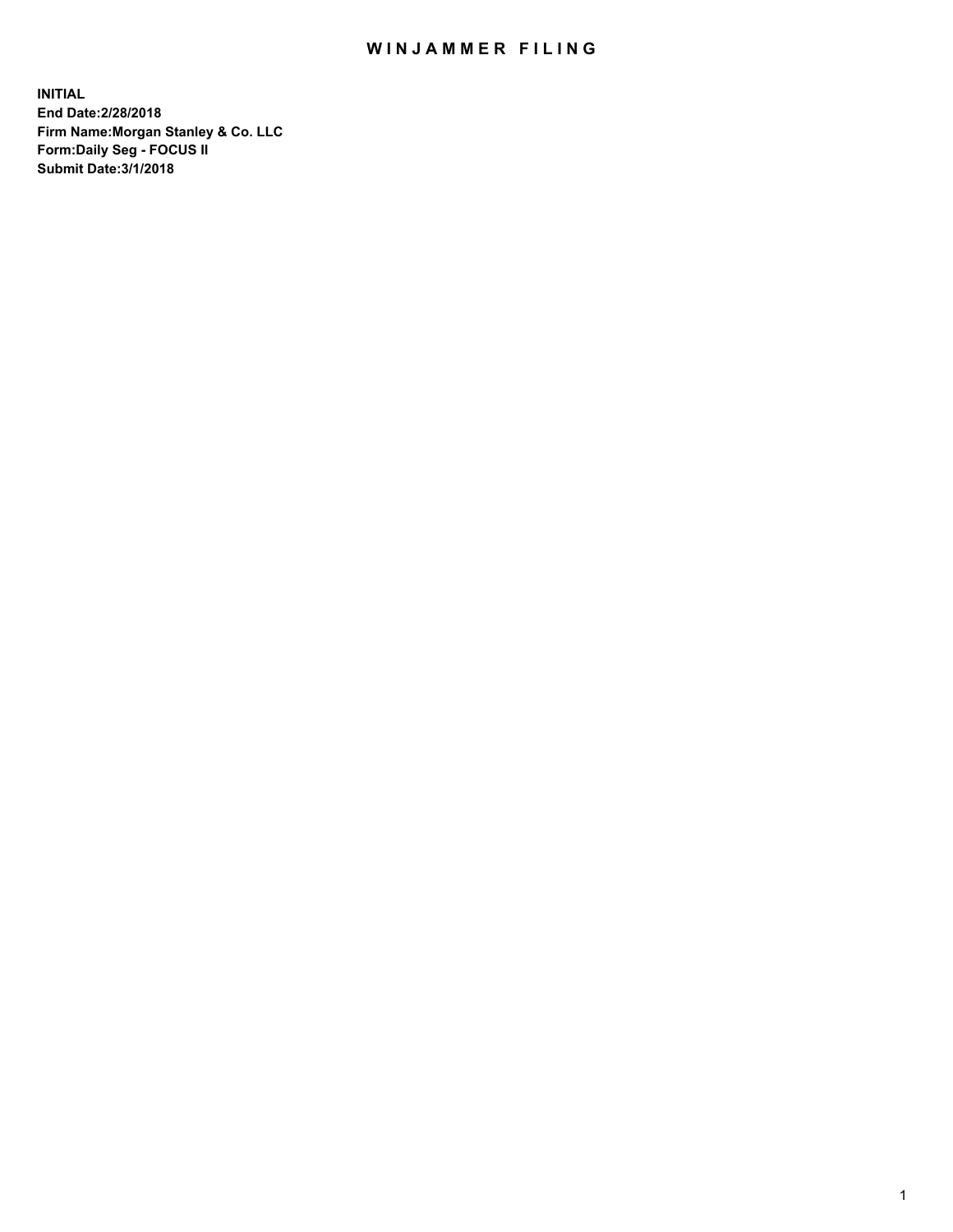## **INITIAL End Date:2/28/2018 Firm Name:Morgan Stanley & Co. LLC Form:Daily Seg - FOCUS II Submit Date:3/1/2018 Daily Segregation - Cover Page**

| Name of Company<br><b>Contact Name</b><br><b>Contact Phone Number</b><br><b>Contact Email Address</b>                                                                                                                                                                                                                          | Morgan Stanley & Co. LLC<br>Ikram Shah<br>212-276-0963<br>lkram.shah@morganstanley.com |
|--------------------------------------------------------------------------------------------------------------------------------------------------------------------------------------------------------------------------------------------------------------------------------------------------------------------------------|----------------------------------------------------------------------------------------|
| FCM's Customer Segregated Funds Residual Interest Target (choose one):<br>a. Minimum dollar amount: ; or<br>b. Minimum percentage of customer segregated funds required:%; or<br>c. Dollar amount range between: and; or<br>d. Percentage range of customer segregated funds required between: % and %.                        | 331,000,000<br>0 <sub>0</sub><br>00                                                    |
| FCM's Customer Secured Amount Funds Residual Interest Target (choose one):<br>a. Minimum dollar amount: ; or<br>b. Minimum percentage of customer secured funds required:%; or<br>c. Dollar amount range between: and; or<br>d. Percentage range of customer secured funds required between:% and%.                            | 140,000,000<br>0 <sub>0</sub><br>0 <sub>0</sub>                                        |
| FCM's Cleared Swaps Customer Collateral Residual Interest Target (choose one):<br>a. Minimum dollar amount: ; or<br>b. Minimum percentage of cleared swaps customer collateral required:% ; or<br>c. Dollar amount range between: and; or<br>d. Percentage range of cleared swaps customer collateral required between:% and%. | 92,000,000<br>0 <sub>0</sub><br>0 <sub>0</sub>                                         |

Attach supporting documents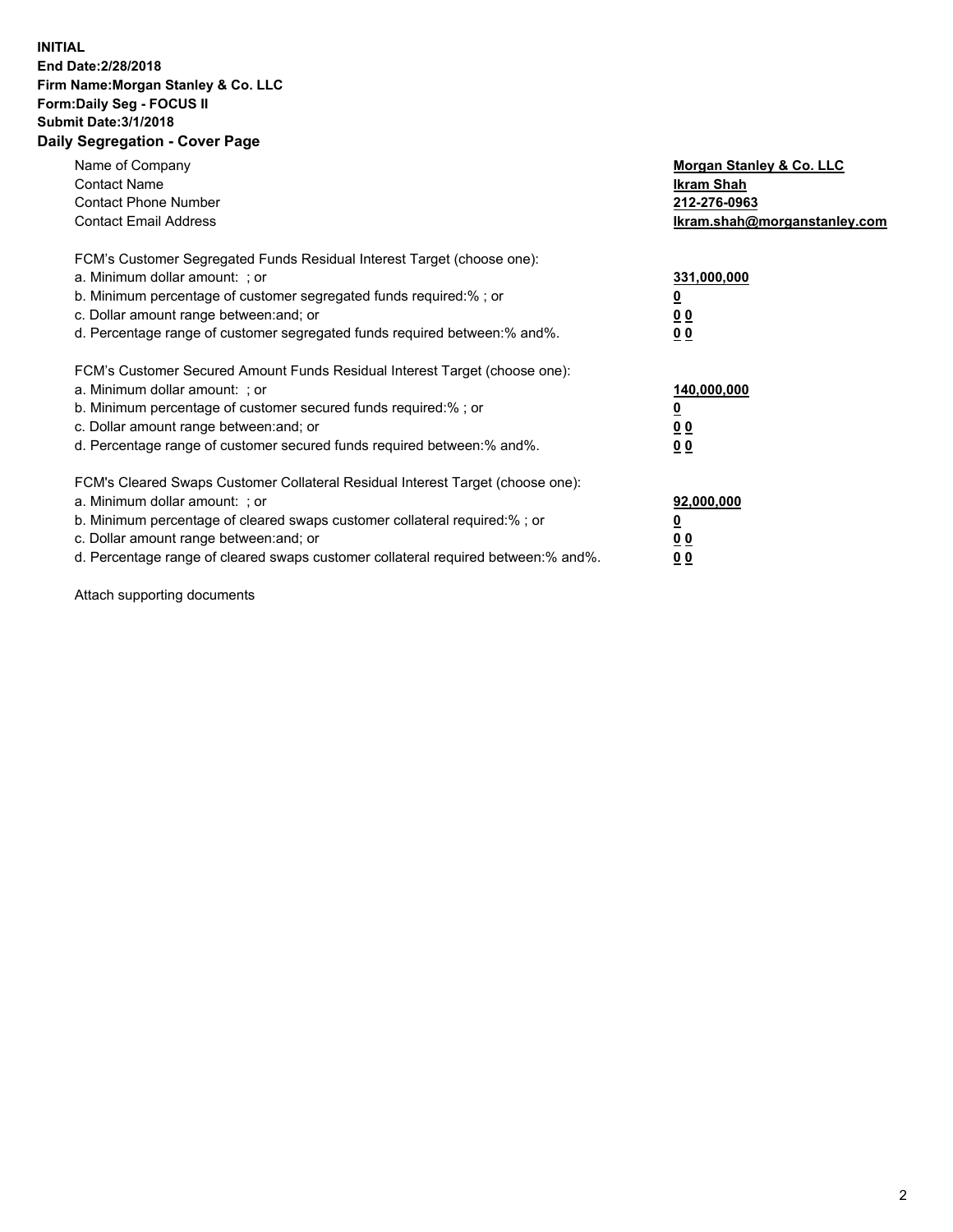## **INITIAL End Date:2/28/2018 Firm Name:Morgan Stanley & Co. LLC Form:Daily Seg - FOCUS II Submit Date:3/1/2018 Daily Segregation - Secured Amounts** Foreign Futures and Foreign Options Secured Amounts Amount required to be set aside pursuant to law, rule or regulation of a foreign government or a rule of a self-regulatory organization authorized thereunder 1. Net ledger balance - Foreign Futures and Foreign Option Trading - All Customers A. Cash **2,926,772,763** [7315] B. Securities (at market) **1,773,372,330** [7317] 2. Net unrealized profit (loss) in open futures contracts traded on a foreign board of trade **241,284,898** [7325] 3. Exchange traded options a. Market value of open option contracts purchased on a foreign board of trade **22,764,514** [7335] b. Market value of open contracts granted (sold) on a foreign board of trade **-21,457,152** [7337] 4. Net equity (deficit) (add lines 1. 2. and 3.) **4,942,737,353** [7345] 5. Account liquidating to a deficit and account with a debit balances - gross amount **106,438,848** [7351] Less: amount offset by customer owned securities **-104,270,320** [7352] **2,168,528** 6. Amount required to be set aside as the secured amount - Net Liquidating Equity Method (add lines 4 and 5) 7. Greater of amount required to be set aside pursuant to foreign jurisdiction (above) or line 6. FUNDS DEPOSITED IN SEPARATE REGULATION 30.7 ACCOUNTS 1. Cash in banks A. Banks located in the United States **85,432,561** [7500] B. Other banks qualified under Regulation 30.7 **958,959,827** [7520] **1,044,392,388** 2. Securities A. In safekeeping with banks located in the United States **298,087,202** [7540] B. In safekeeping with other banks qualified under Regulation 30.7 **0** [7560] **298,087,202** [7570] 3. Equities with registered futures commission merchants A. Cash **6,307,707** [7580] B. Securities **0** [7590] C. Unrealized gain (loss) on open futures contracts **-496,165** [7600] D. Value of long option contracts **0** [7610] E. Value of short option contracts **0** [7615] **5,811,542** [7620]

- 4. Amounts held by clearing organizations of foreign boards of trade
	-
	-
	- C. Amount due to (from) clearing organization daily variation **0** [7660]
	- D. Value of long option contracts **0** [7670]
	- E. Value of short option contracts **0** [7675] **0** [7680]
- 5. Amounts held by members of foreign boards of trade
	-
	-
	- C. Unrealized gain (loss) on open futures contracts **241,781,063** [7720]
	- D. Value of long option contracts **22,764,514** [7730]
	- E. Value of short option contracts **-21,457,152** [7735] **3,788,023,607**
- 6. Amounts with other depositories designated by a foreign board of trade **0** [7760]
- 7. Segregated funds on hand **0** [7765]
- 8. Total funds in separate section 30.7 accounts **5,136,314,739** [7770]
- 9. Excess (deficiency) Set Aside for Secured Amount (subtract line 7 Secured Statement Page 1 from Line 8)
- 10. Management Target Amount for Excess funds in separate section 30.7 accounts **140,000,000** [7780]
- 11. Excess (deficiency) funds in separate 30.7 accounts over (under) Management Target **51,408,858** [7785]

**0** [7305]

[7354] **4,944,905,881** [7355]

**4,944,905,881** [7360]

[7530]

 A. Cash **0** [7640] B. Securities **0** [7650]

 A. Cash **2,069,650,054** [7700] B. Securities **1,475,285,128** [7710] [7740] **191,408,858** [7380]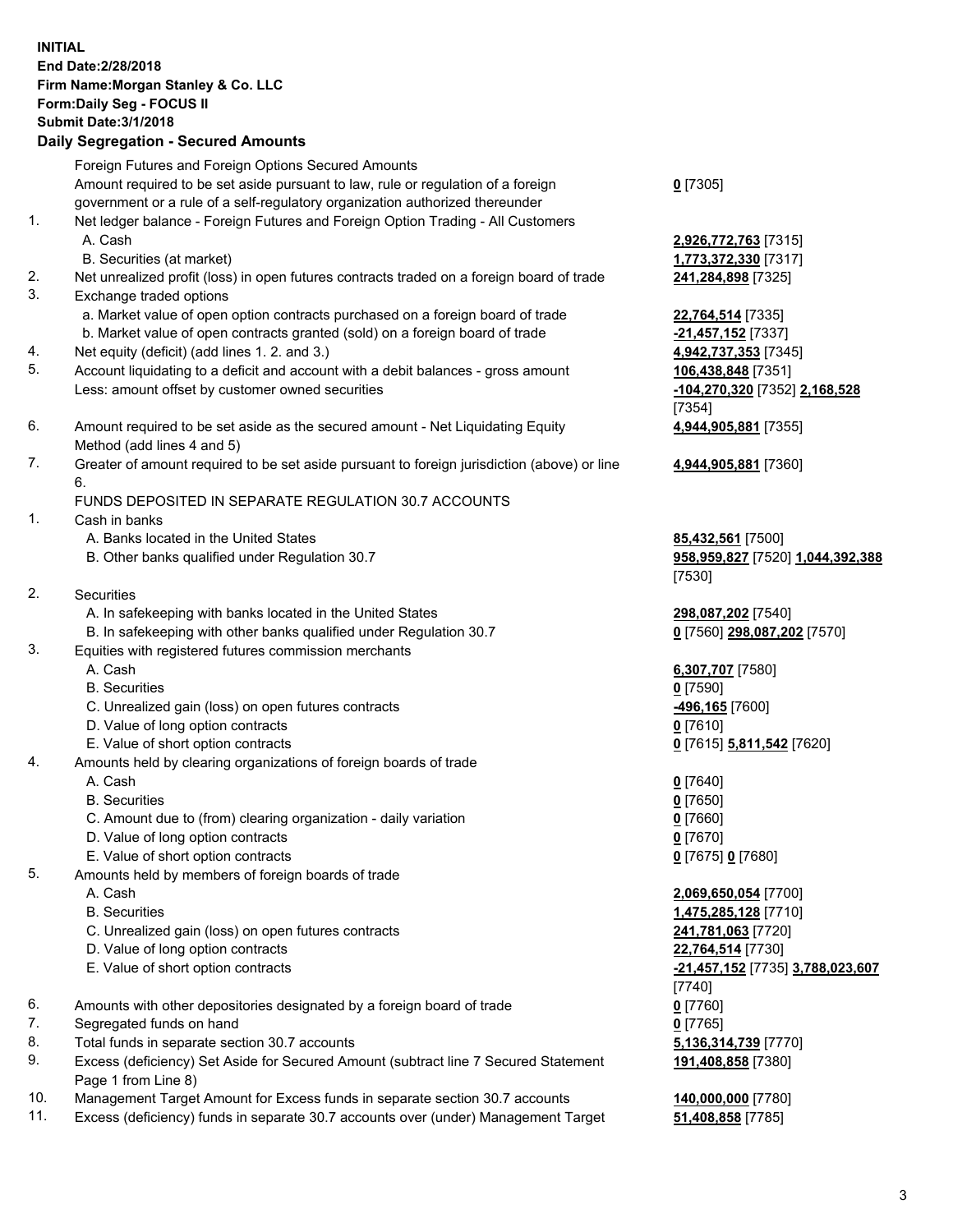**INITIAL End Date:2/28/2018 Firm Name:Morgan Stanley & Co. LLC Form:Daily Seg - FOCUS II Submit Date:3/1/2018 Daily Segregation - Segregation Statement** SEGREGATION REQUIREMENTS(Section 4d(2) of the CEAct) 1. Net ledger balance A. Cash **9,086,450,986** [7010] B. Securities (at market) **5,278,325,286** [7020] 2. Net unrealized profit (loss) in open futures contracts traded on a contract market **751,509,246** [7030] 3. Exchange traded options A. Add market value of open option contracts purchased on a contract market **442,242,503** [7032] B. Deduct market value of open option contracts granted (sold) on a contract market **-691,076,698** [7033] 4. Net equity (deficit) (add lines 1, 2 and 3) **14,867,451,323** [7040] 5. Accounts liquidating to a deficit and accounts with debit balances - gross amount **520,686,906** [7045] Less: amount offset by customer securities **-470,648,537** [7047] **50,038,369** [7050] 6. Amount required to be segregated (add lines 4 and 5) **14,917,489,692** [7060] FUNDS IN SEGREGATED ACCOUNTS 7. Deposited in segregated funds bank accounts A. Cash **4,265,818,176** [7070] B. Securities representing investments of customers' funds (at market) **0** [7080] C. Securities held for particular customers or option customers in lieu of cash (at market) **1,042,994,599** [7090] 8. Margins on deposit with derivatives clearing organizations of contract markets A. Cash **6,363,194,326** [7100] B. Securities representing investments of customers' funds (at market) **0** [7110] C. Securities held for particular customers or option customers in lieu of cash (at market) **4,235,330,687** [7120] 9. Net settlement from (to) derivatives clearing organizations of contract markets **-360,353,967** [7130] 10. Exchange traded options A. Value of open long option contracts **442,242,503** [7132] B. Value of open short option contracts **-691,076,698** [7133] 11. Net equities with other FCMs A. Net liquidating equity **1,635,641** [7140] B. Securities representing investments of customers' funds (at market) **0** [7160] C. Securities held for particular customers or option customers in lieu of cash (at market) **0** [7170] 12. Segregated funds on hand **0** [7150] 13. Total amount in segregation (add lines 7 through 12) **15,299,785,267** [7180] 14. Excess (deficiency) funds in segregation (subtract line 6 from line 13) **382,295,575** [7190] 15. Management Target Amount for Excess funds in segregation **331,000,000** [7194]

16. Excess (deficiency) funds in segregation over (under) Management Target Amount Excess

**51,295,575** [7198]